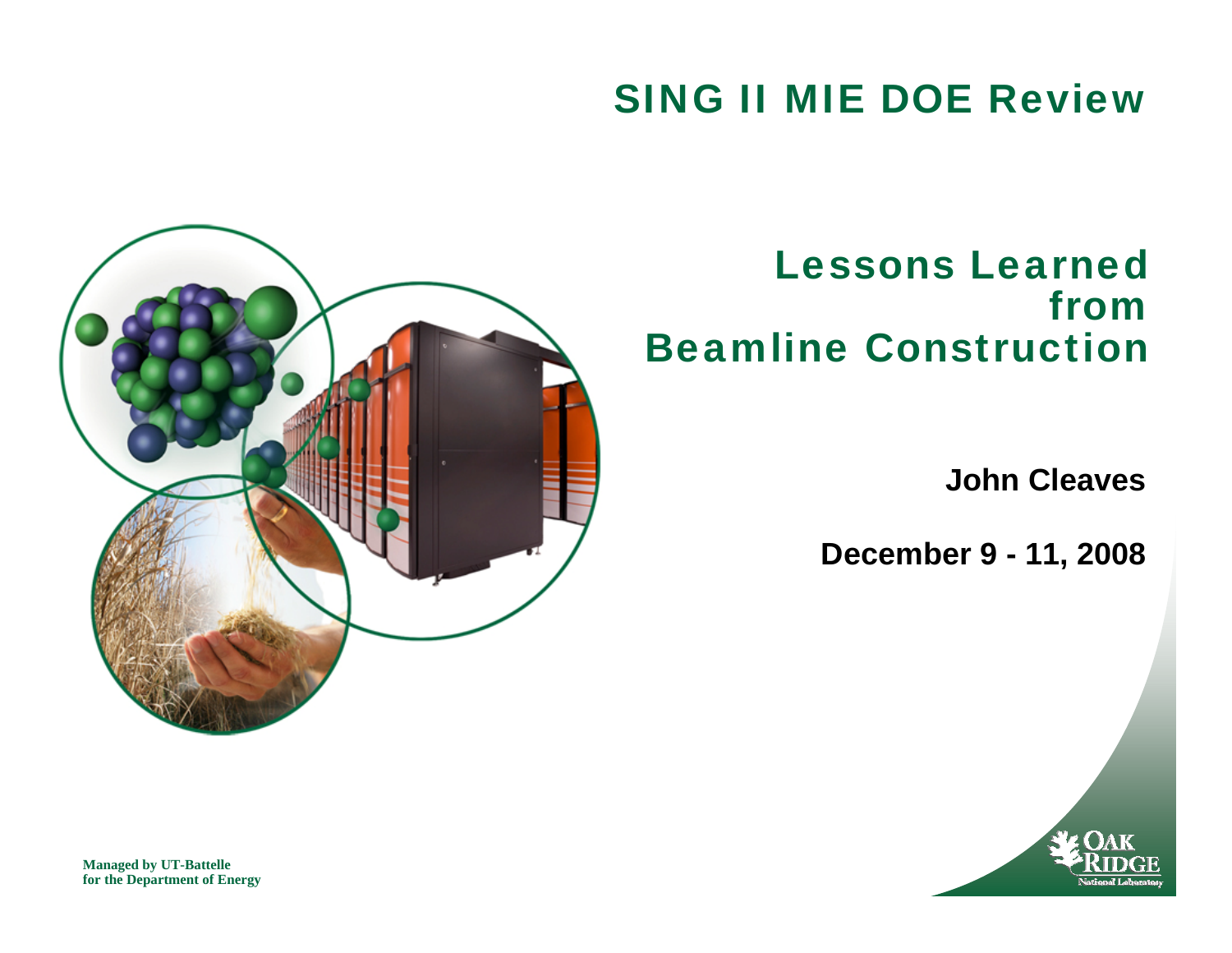#### **Outline**

- Lessons Learned from Dec 07
- Lessons Learned from Dec 08
- SING II Implementation

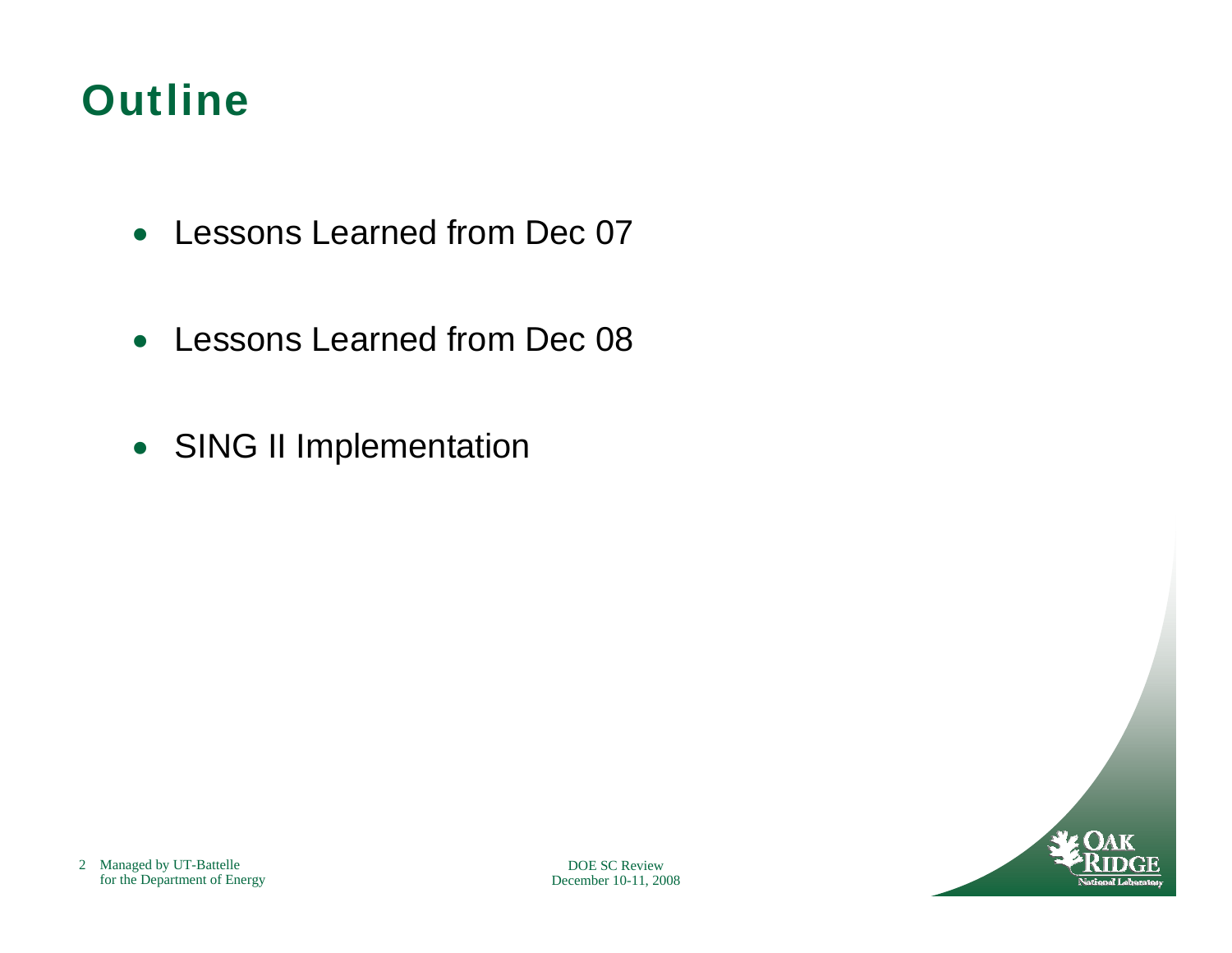## Lessons Learned Session in Dec 2007

SNS Instrument Projects: Lessons Learned

> John HainesORNL Dec 7, 2007



DOE SC ReviewDecember 10-11, 2008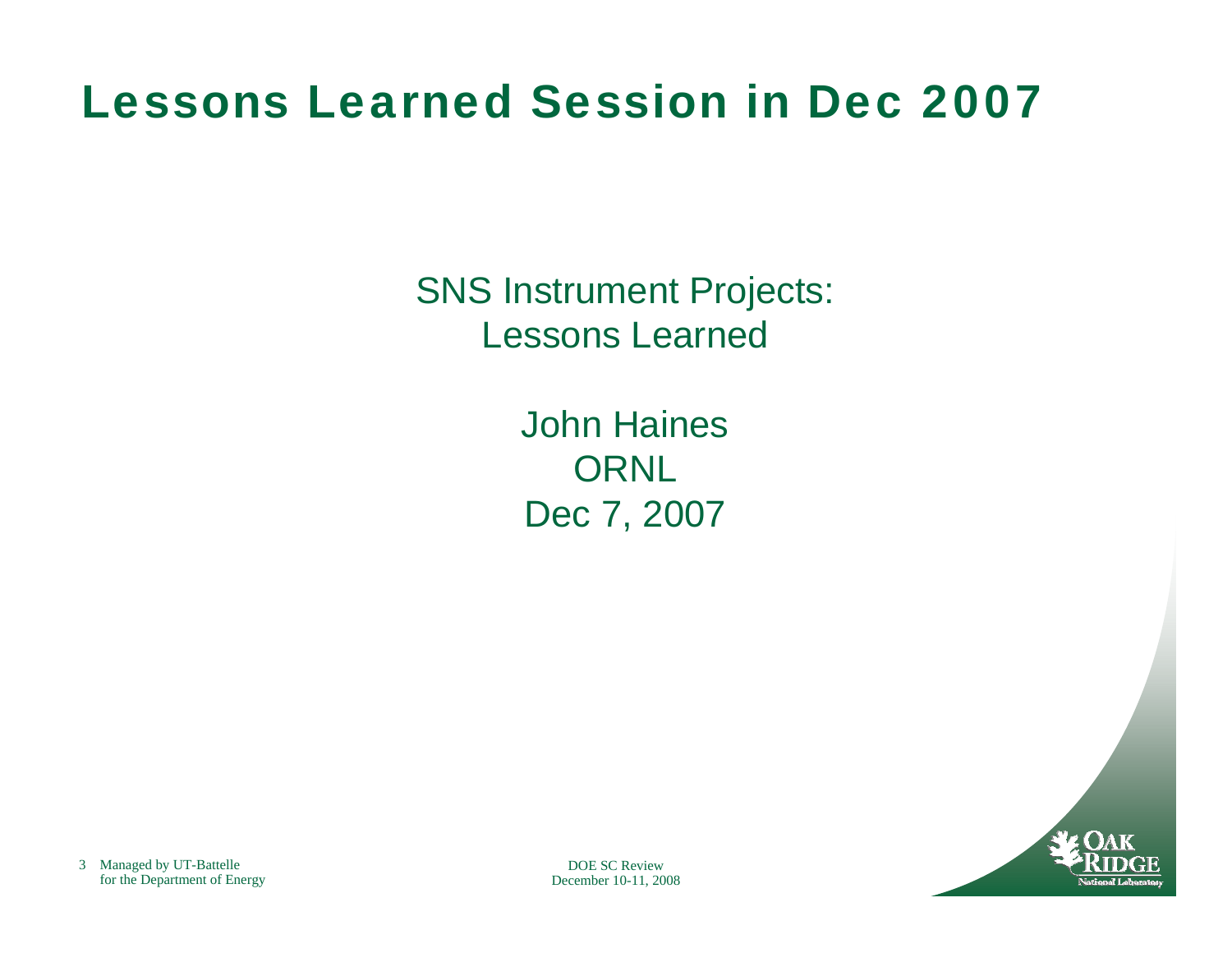## Lessons Learned Session in Dec 2007

- $\bullet$ Project Approaches
- •Level of Technical Risk
- $\bullet$  Lessons Learned:
	- Project Management
	- $-$  Technical Requirements
	- Cost
	- Schedule
	- Risk Management
	- Engineering
	- Procurement
	- Installation
	- $-$  Project Completion

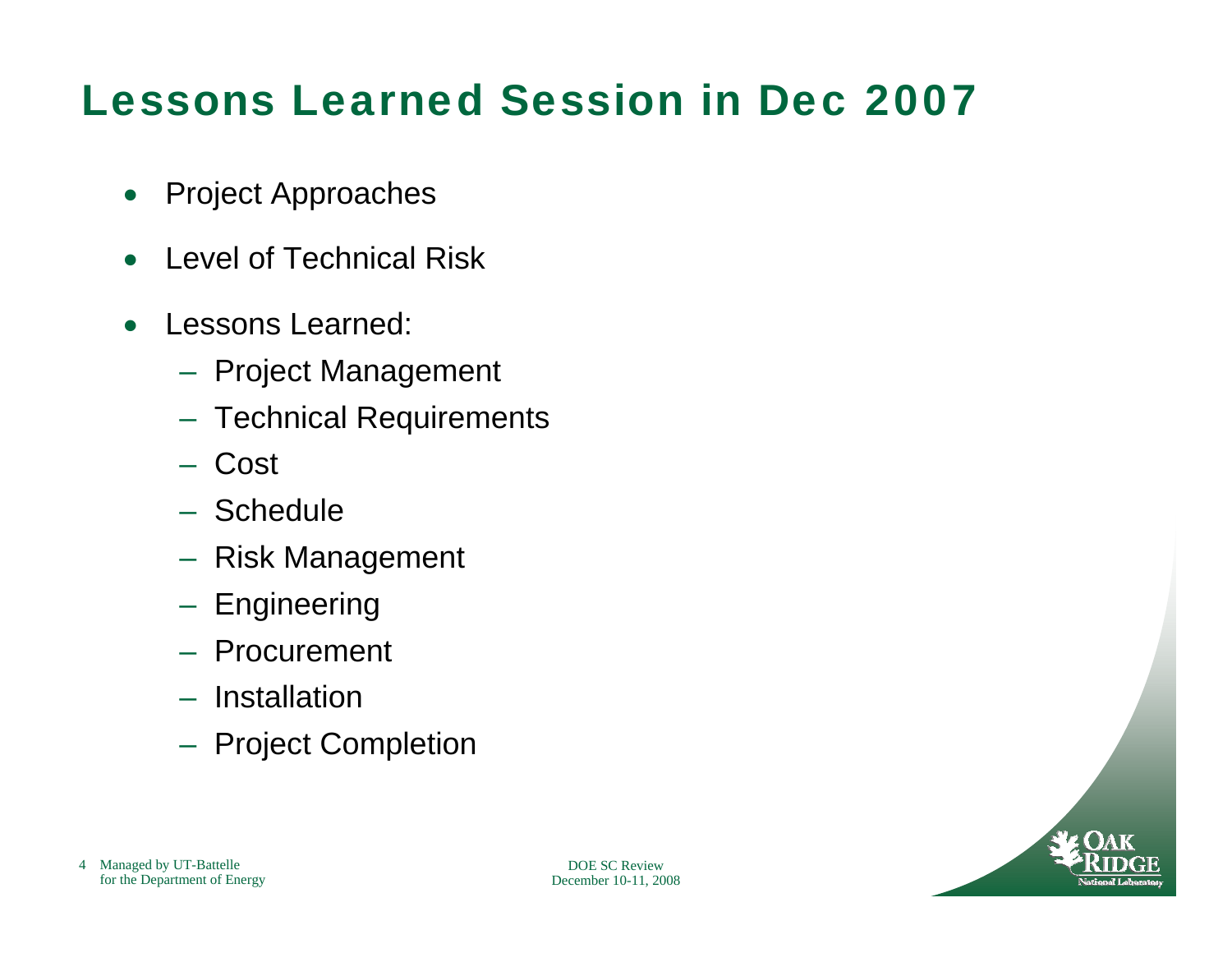## Design Criteria Document

- •Fundamental building block in NScD project management
- • Defines technical scope, interface requirements, codes and standards, … for a particular instrument
- • Used to satisfy EIR/CD-2 requirement - "EIR Item 6. System Functions and Requirements document"
- •Essential for cost and schedule management/control
- • This is a living document that is updated as needed by the subproject team – it provides a way of documenting the initial baseline and subsequent changes and evolutions during project execution
	- $-$  Change control is defined in the PEP  $\,$
	- Used to define/confirm project completion

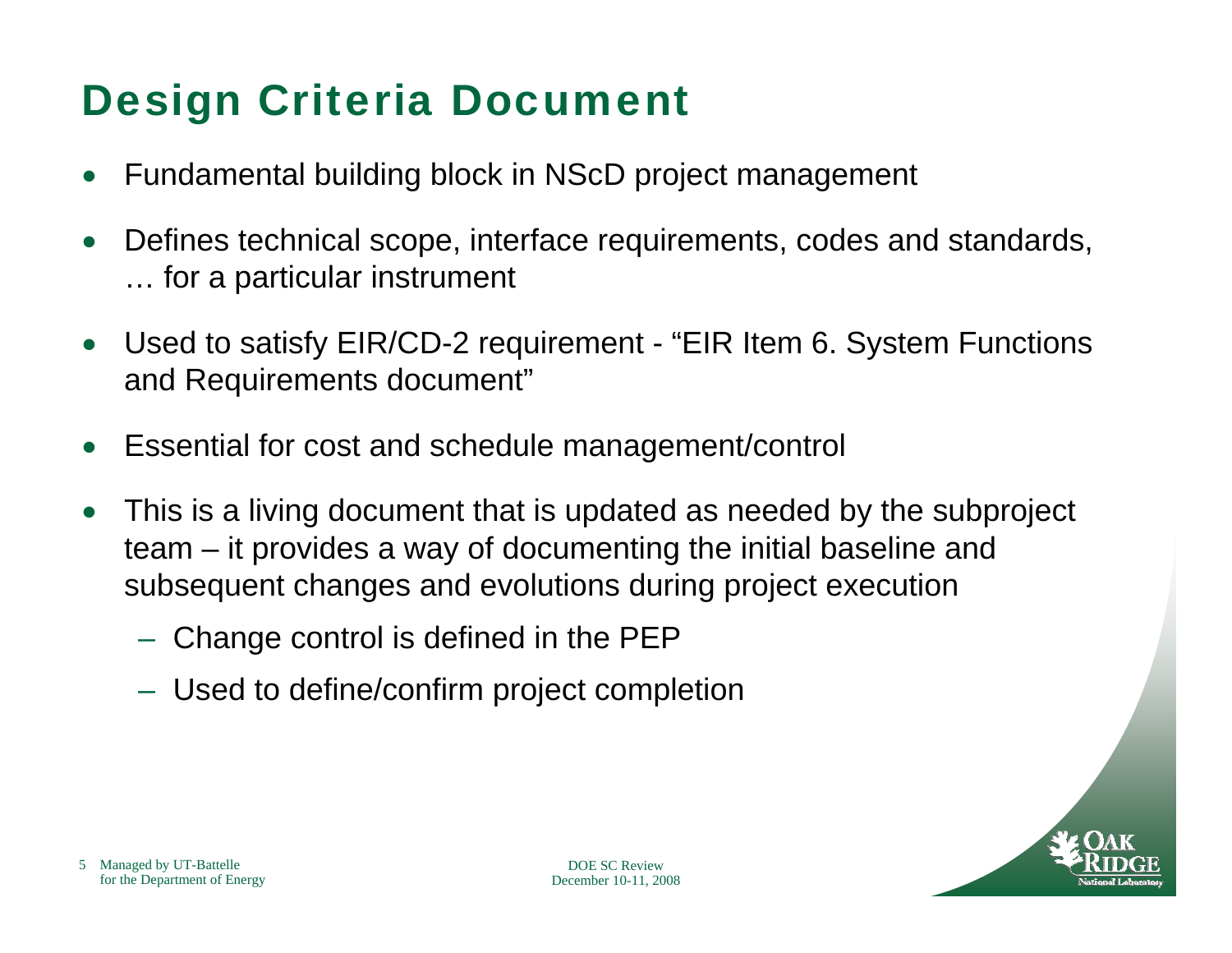## Technical Requirements

- $\bullet$  Document all significant technical requirements with the baseline
	- $-$  DCD serves this purpose
	- Use disciplined change control process to make changes
- $\bullet$  Editorial comment: Use of this process is probably the biggest factor in whether an instrument will meet its cost and schedule goals or not

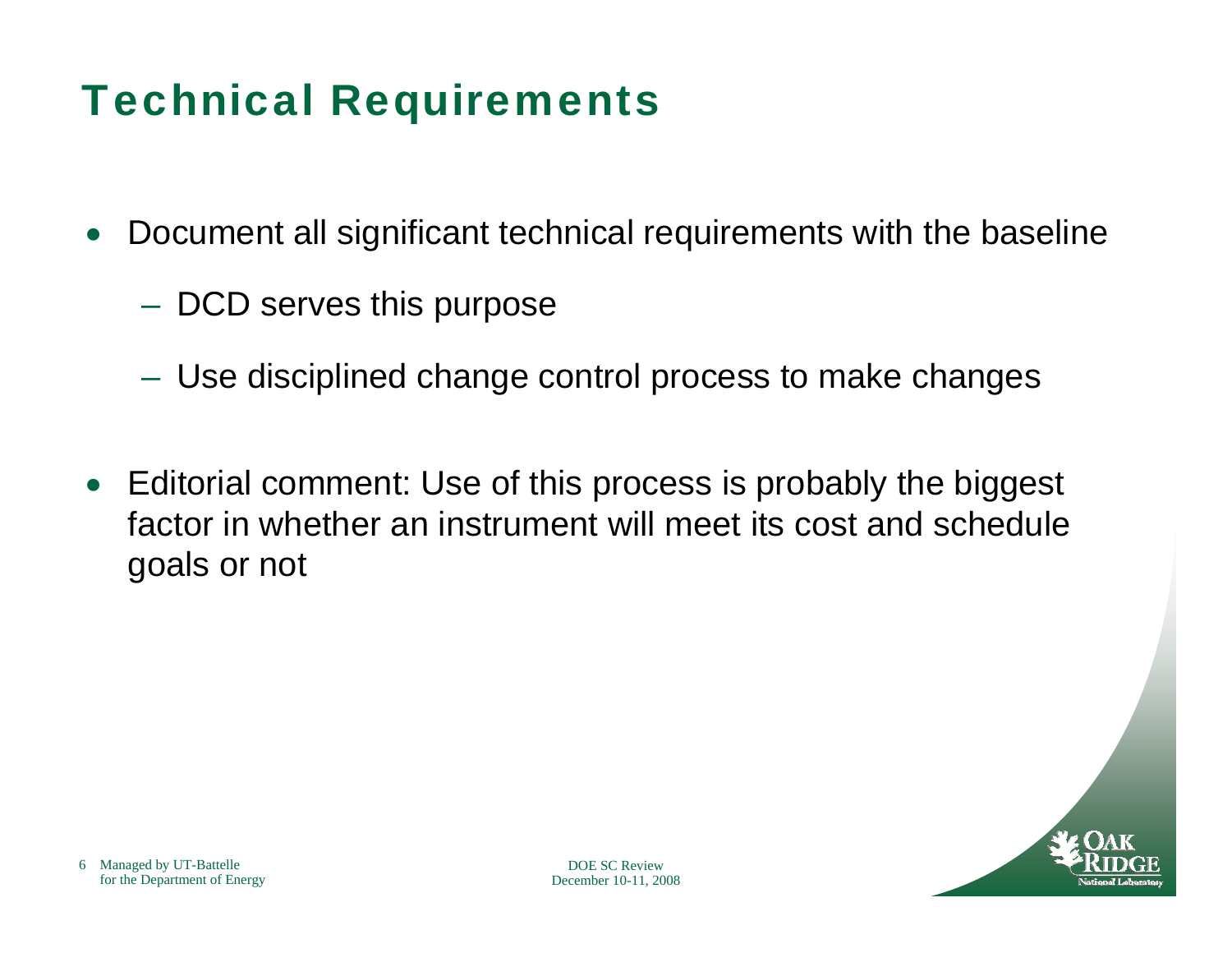### **Schedule**

- • Sub-project leaders (Instrument Scientist and Lead Engineer) must own the schedule
	- $-$  Define logic and durations and assess monthly status
	- $-$  Project Controls Staff advise and implement
	- $-$  Drives team to make timely decisions
- $\bullet$  Purchase high risk items earlier than needed
	- This will obviously give more time for items with schedule uncertainty
	- $-$  For cost risk items, it gives the project more time to deal with the  $\,$ problem if an item comes in with a significantly higher cost
		- Negotiate with bidders cost drivers, reduced performance
		- Reduce non-essential scope elsewhere

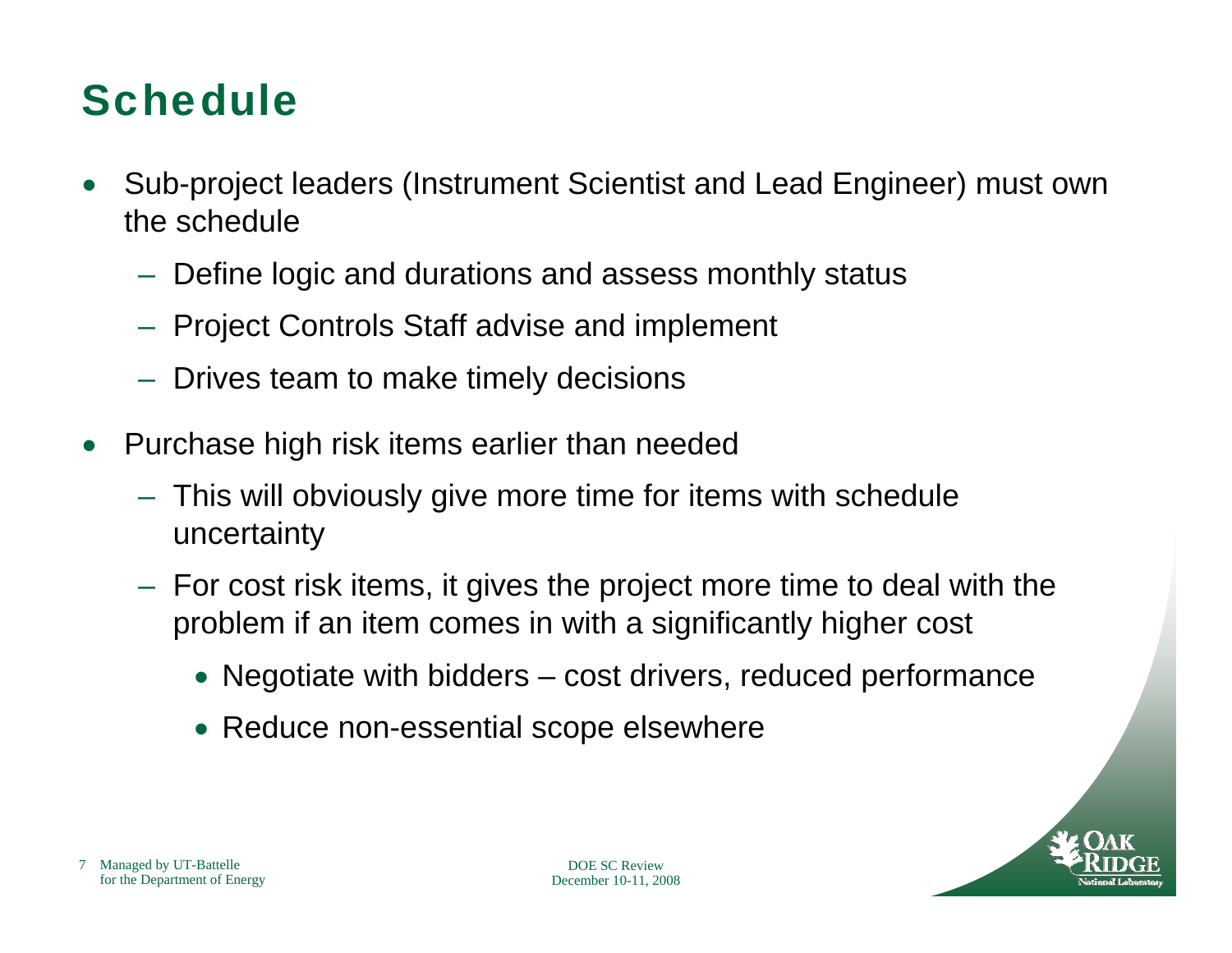## Cost Estimating

- $\bullet$  Realistic escalation (not required to use OECM guideline)
	- Use ORNL salary planning information for internal labor
	- Use appropriate escalation rates for purchases
- $\bullet$ Systematic process for contingency evaluation
- $\bullet$  Feedback from recent history
	- Compare estimate to real costs from similar instruments (design, installation, procurement of similar equipment)

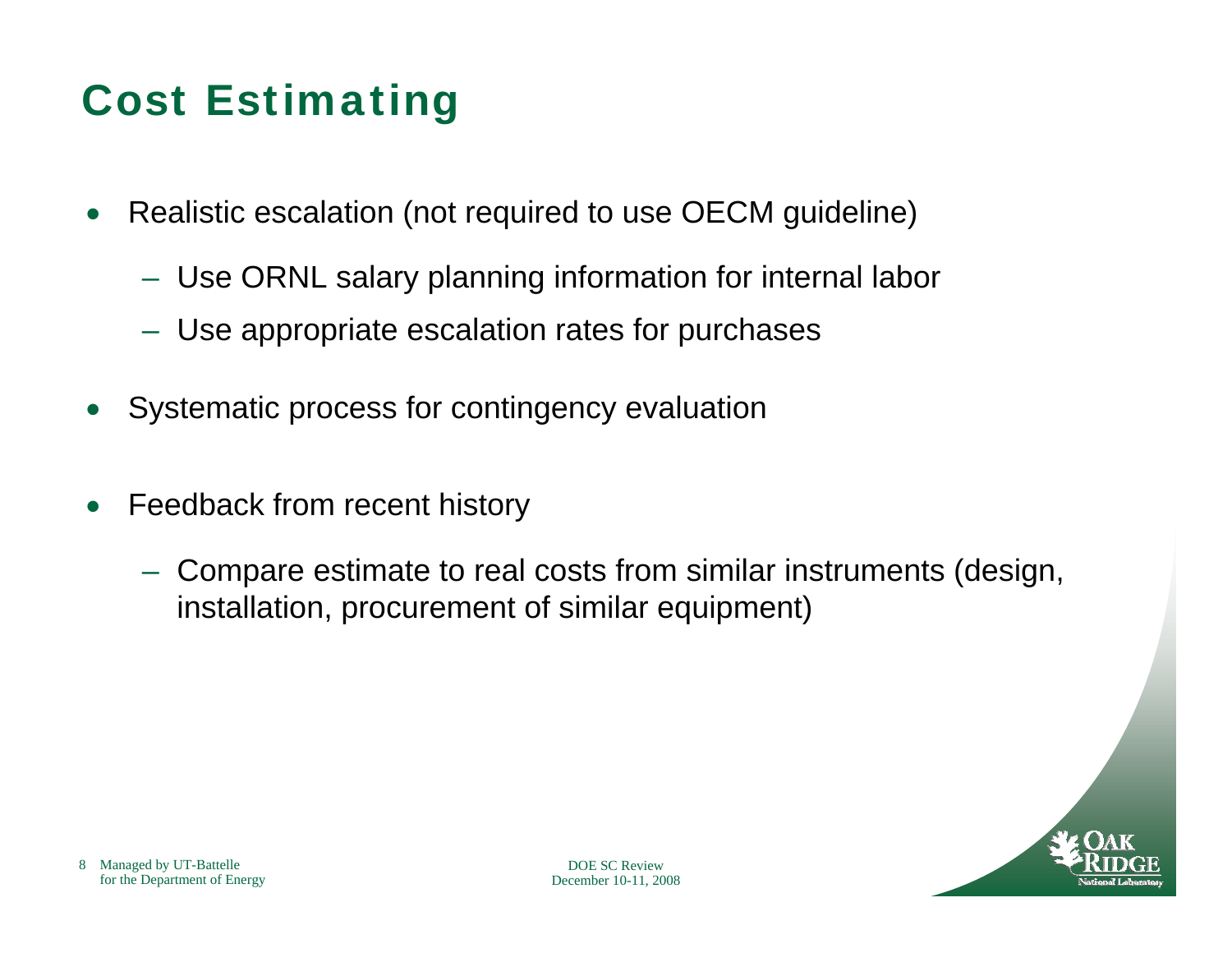#### Risk Management

- • Identify high risks and pay attention to their mitigation strategies
	- $\mathcal{L}_{\mathcal{A}}$  , the state of the state of the state of the state of the state of the state of the state of the state of the state of the state of the state of the state of the state of the state of the state of the state Concentrate on the critical few; don't get caught-up in the process and dwell on low risk items
- • Bottoms-up input from sub-project leaders and the rest of the team
- •Update regularly (quarterly seems to work)

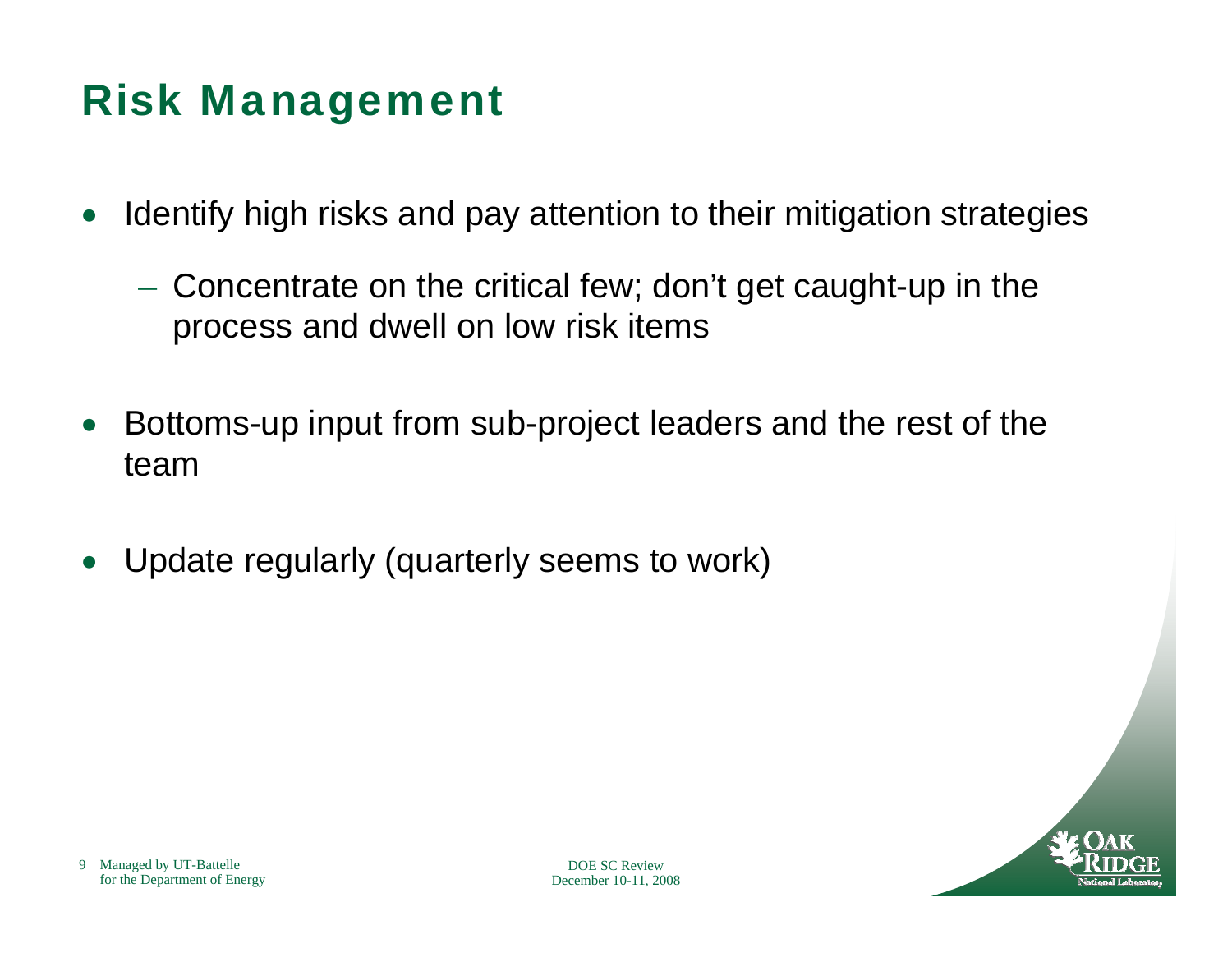## Engineering

- • Grouping instrument engineers together increases efficiency, uniformity, and helps share good ideas and practices
	- $\mathcal{L}_{\mathcal{A}}$  , the state of the state of the state of the state of the state of the state of the state of the state of the state of the state of the state of the state of the state of the state of the state of the state  $-$  Shared designs
	- – Common equipment minimizes spares inventory and improves maintenance and installation
	- $\mathcal{L}_{\mathcal{A}}$  , the state of the state of the state of the state of the state of the state of the state of the state of the state of the state of the state of the state of the state of the state of the state of the state Must create an atmosphere where mistakes and their lessons learned are shared

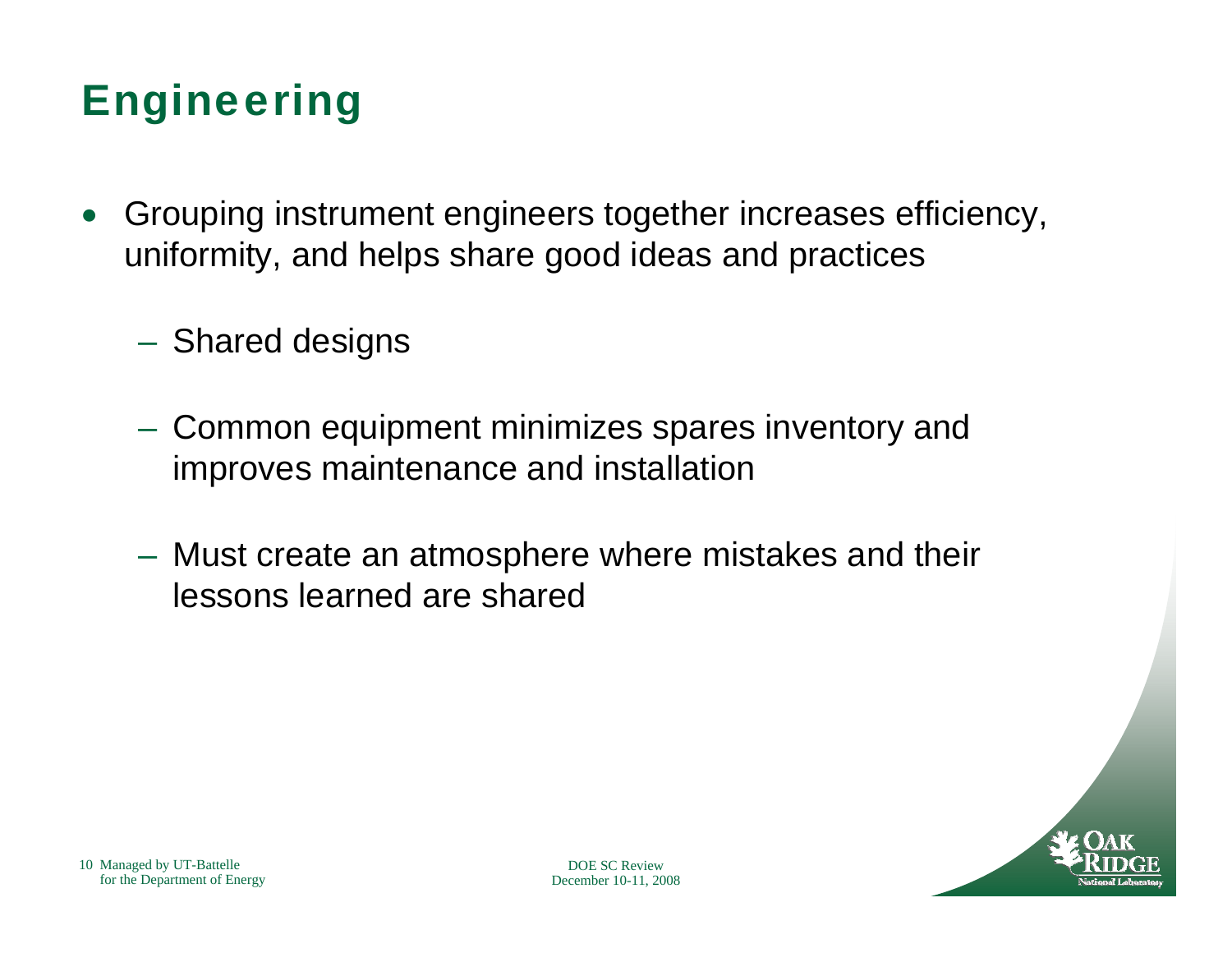#### Procurements

- $\bullet$ Economy of scale
- $\bullet$ Foreign procurements/exchange rates – try to get in fixed dollars
- $\bullet$ Phase funding to optimize BA usage
- •Involve all relevant technical staff before awarding contract
- $\bullet$  Limited vendors with limited capacities
	- Work closely with vendors
	- $-$  Regular weekly conferences from the beginning
- •Dedicated procurement staff
- •Large vendor base

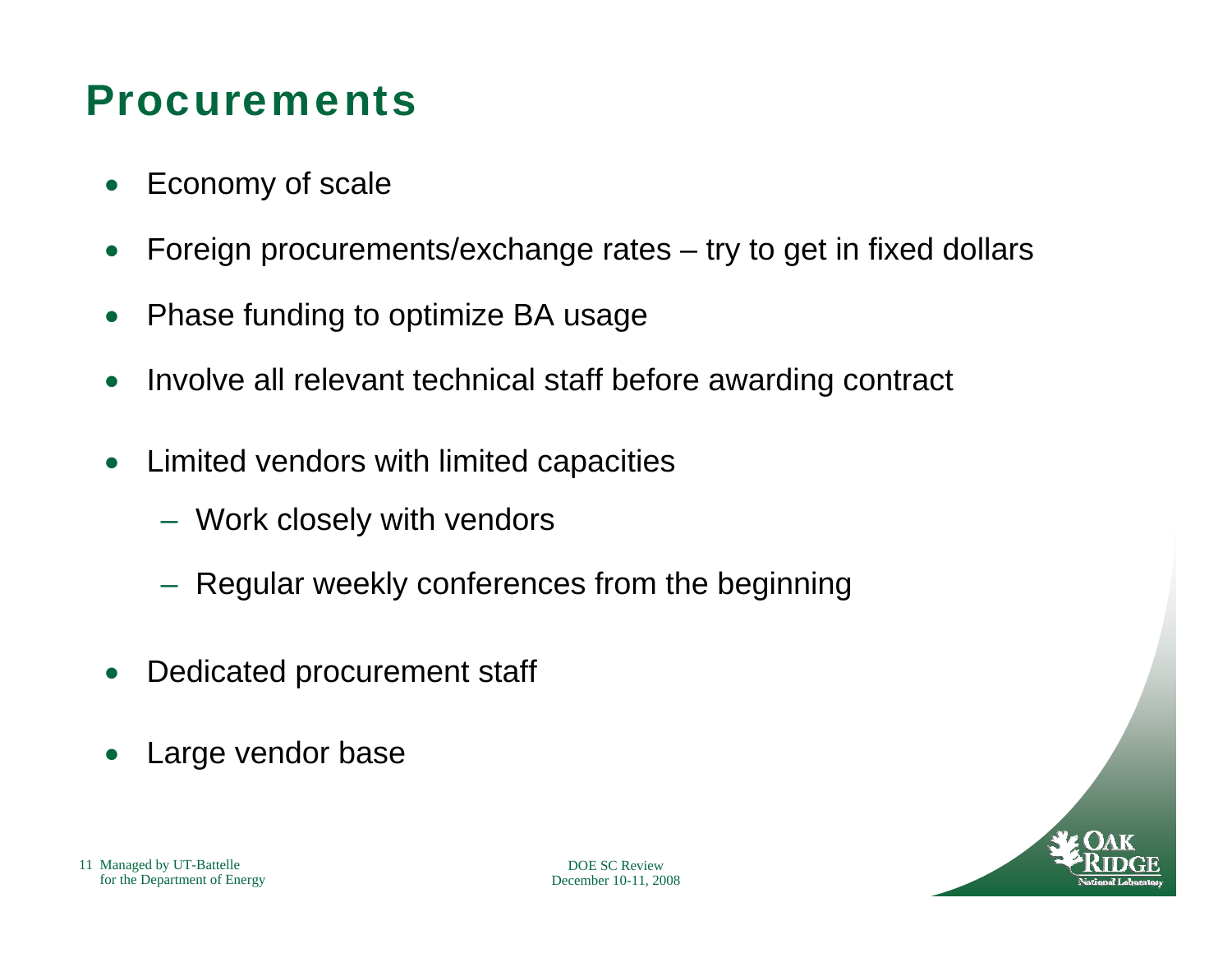## Engineering/Installation Interface

- • Have installation drawings and documents complete before starting installation
	- $-$  Complete scope description before starting
	- $-$  Avoid verbal orders RFI process
- •Realistic alignment tolerances
- • Set liberal tolerances on concrete shield blocks or in equipment that interfaces with concrete structures
	- $-$  If needed, fill-in gaps (grout or steel shot in socks) and/or allow for alignment adjustment

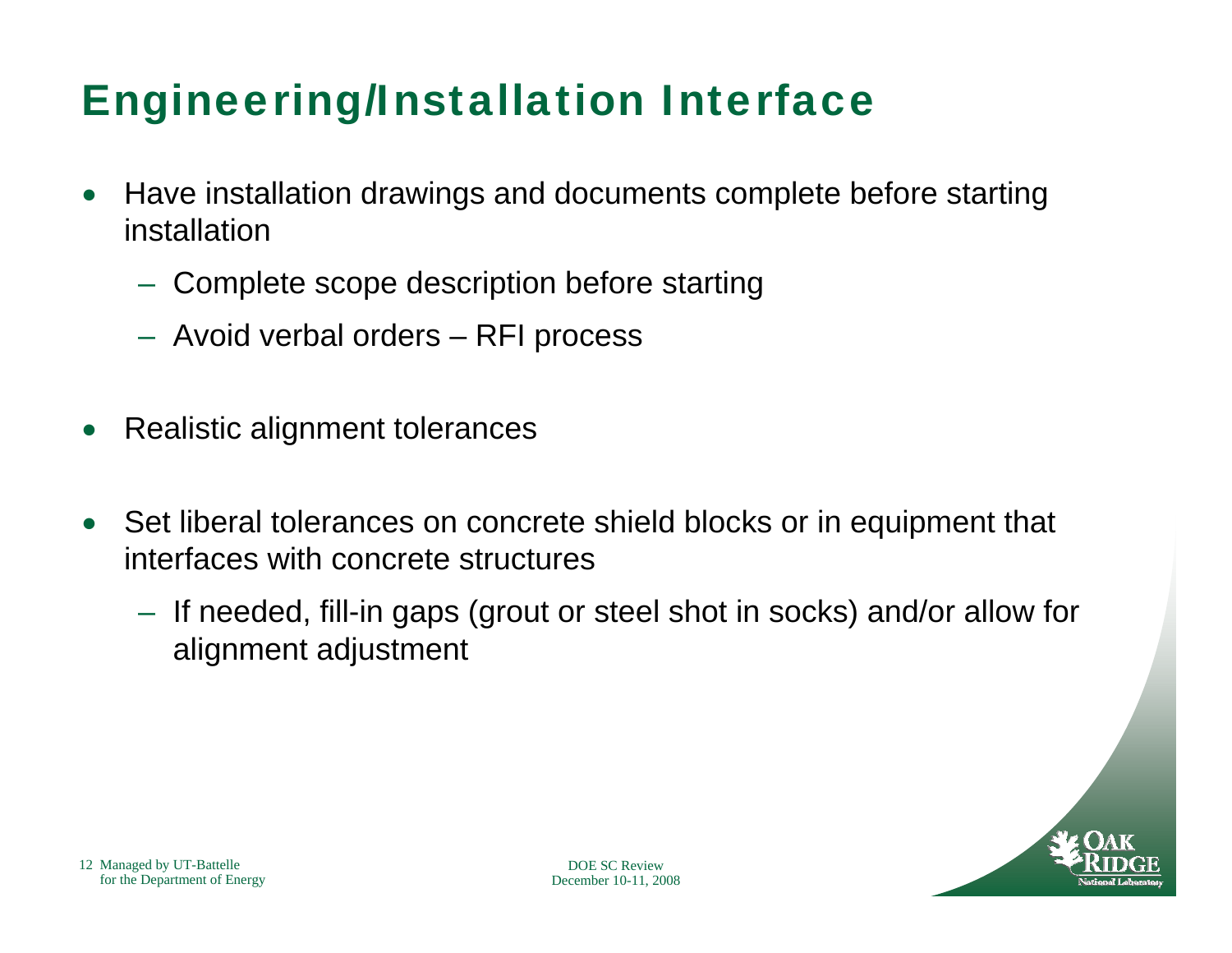### Installation

- $\bullet$  Local management of installation is essential
	- Allows leveling of resources
	- Prioritization of schedule
	- More efficient use of materials
	- Allows use of construction professionals familiar with local labor rules and market
	- Improves safety consistent rules and cadre of trained staff and labor force
	- $-$  Better engagement by labor force
	- $-$  Facilitates feedback to design team

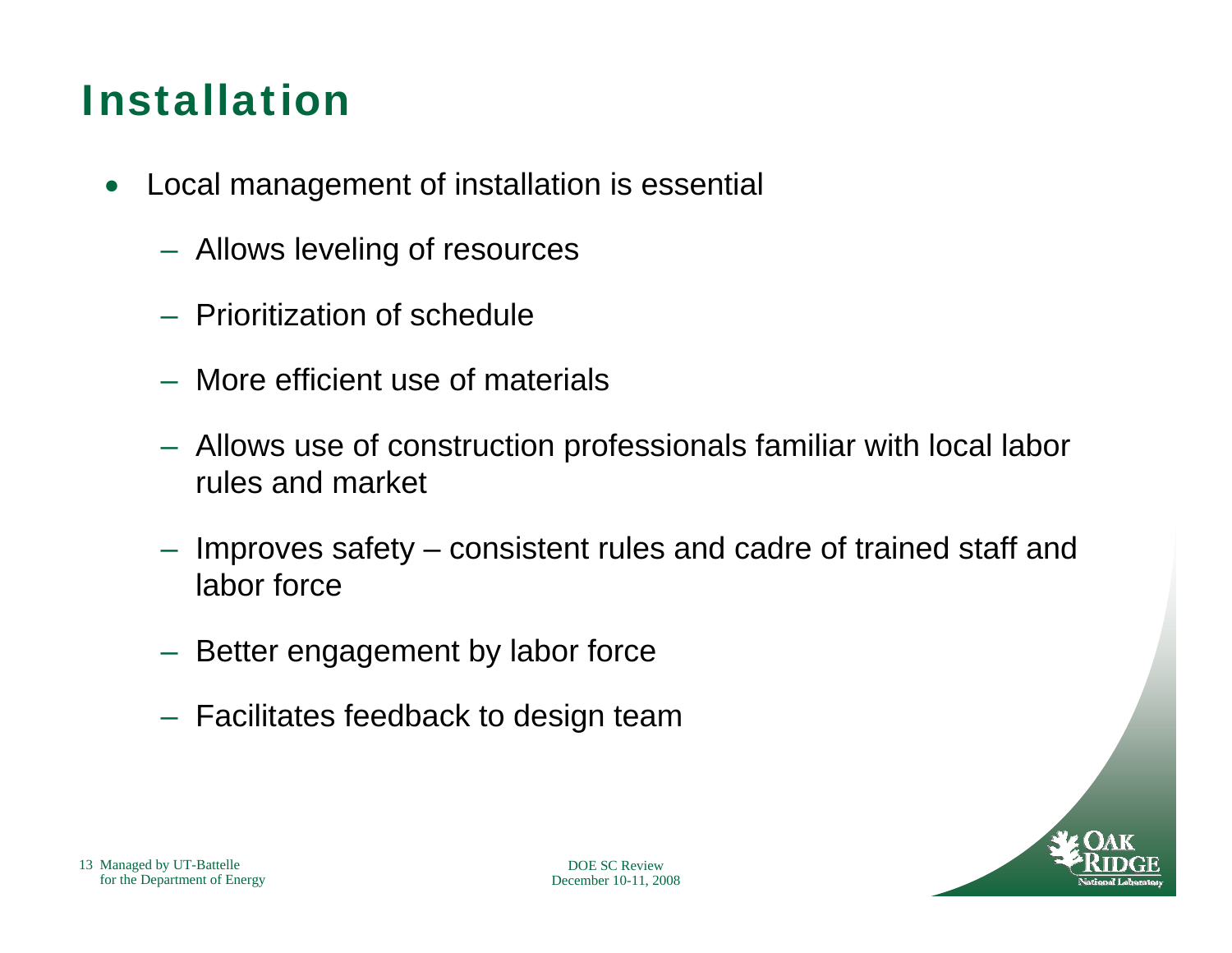#### Lessons Learned – Dec 2008

- Why me?
- SING II is largest user of lessons learned, so SING II should gather them
- If SING II gathers them, delivery has occurred

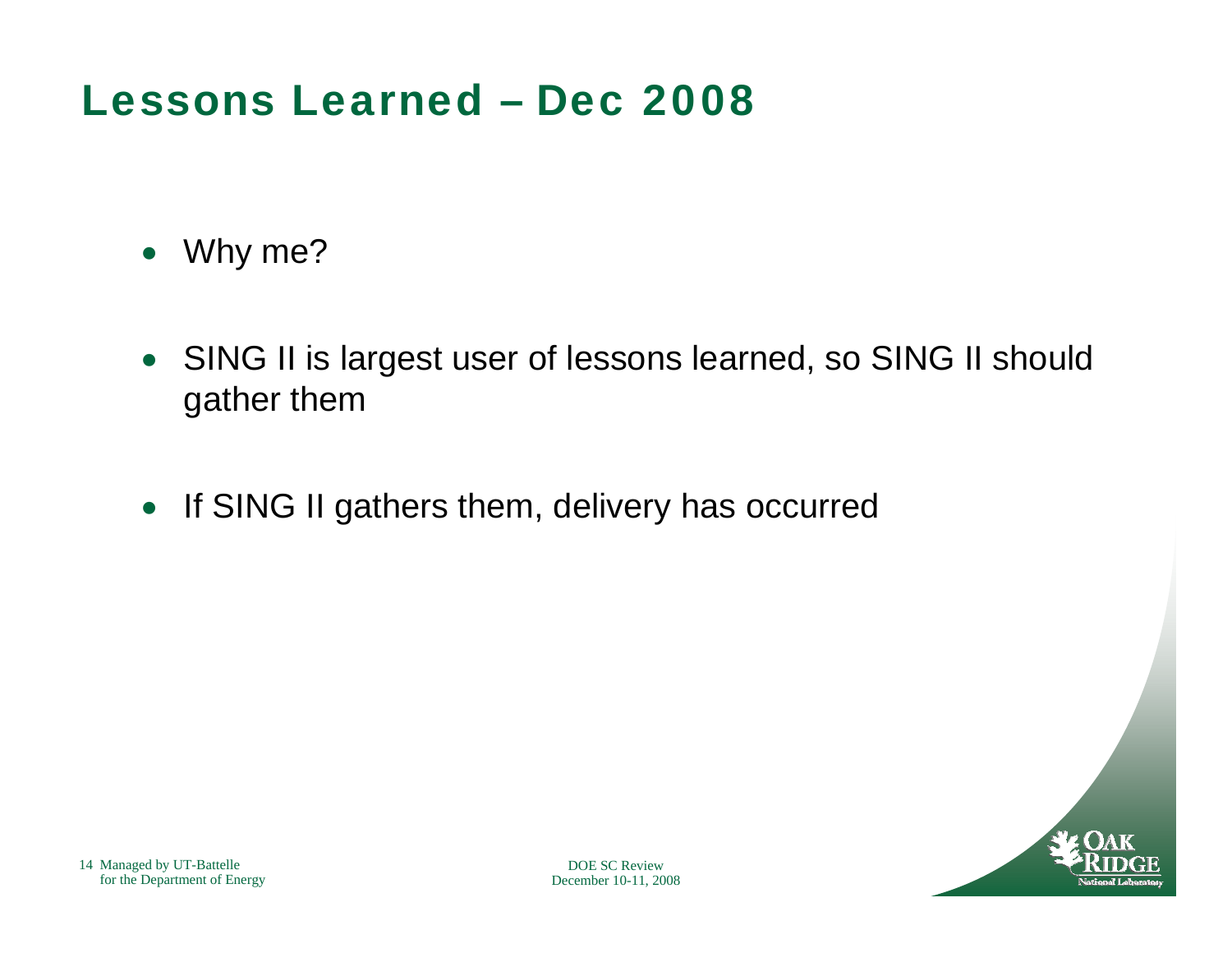### Method

- •Log kept through out the year
- •Specifically asked for SEQUOIA lessons learned
- •Drafted document and sent it to large distribution
- $\bullet$ Received comments and additions
- • Revised the document and sent to large distribution to "get the word out"
- $\bullet$ The effort was well received and considered worthwhile

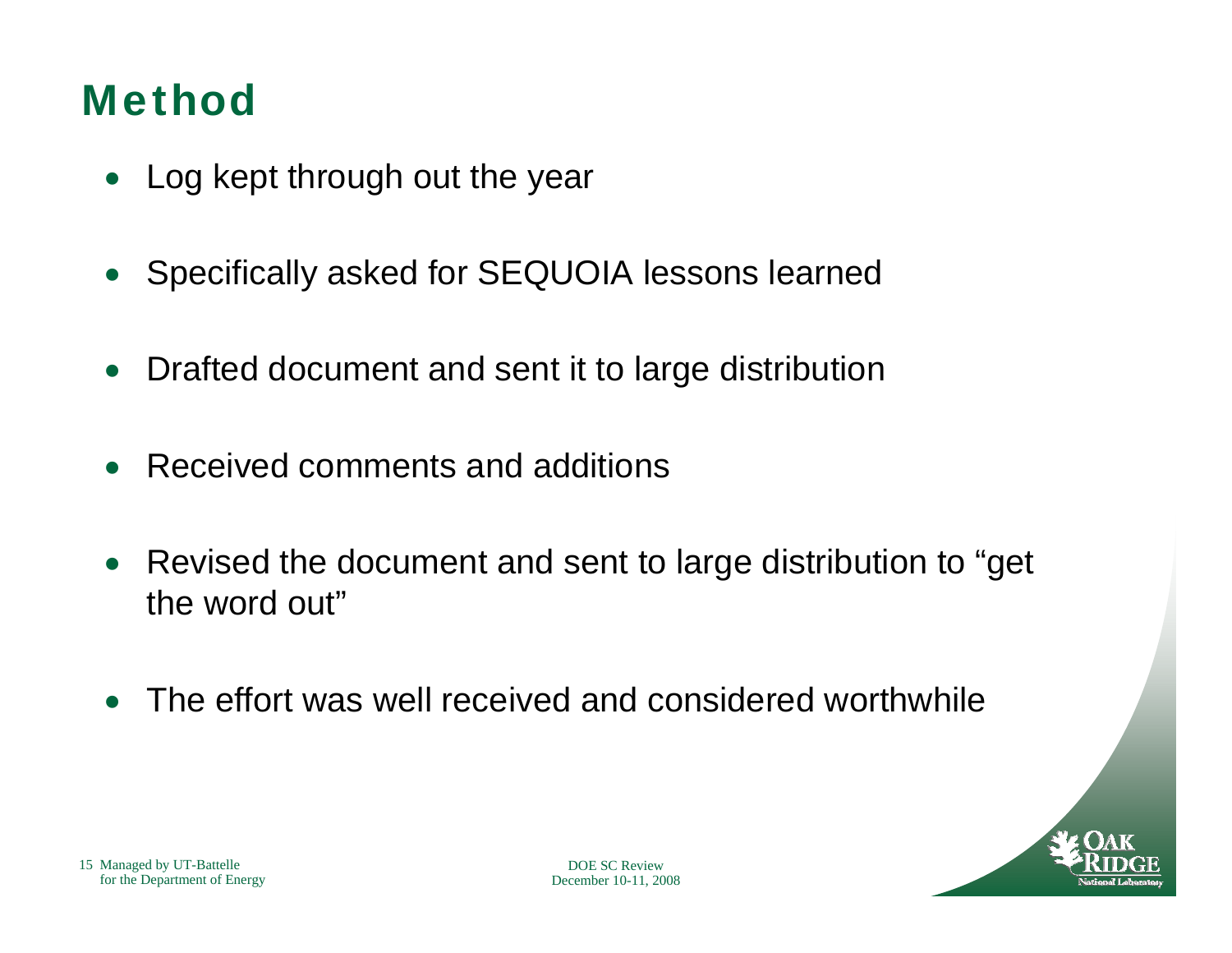#### Project Management

- Schedule Block Diagram greatly aids in understanding the construction/installation sequence
- Advanced Procurement Approvals plan as part of CD-2 baselining process
- • IRR Procedures – start very early. It helps identify needed design features and makes preparation for the IRR more efficient

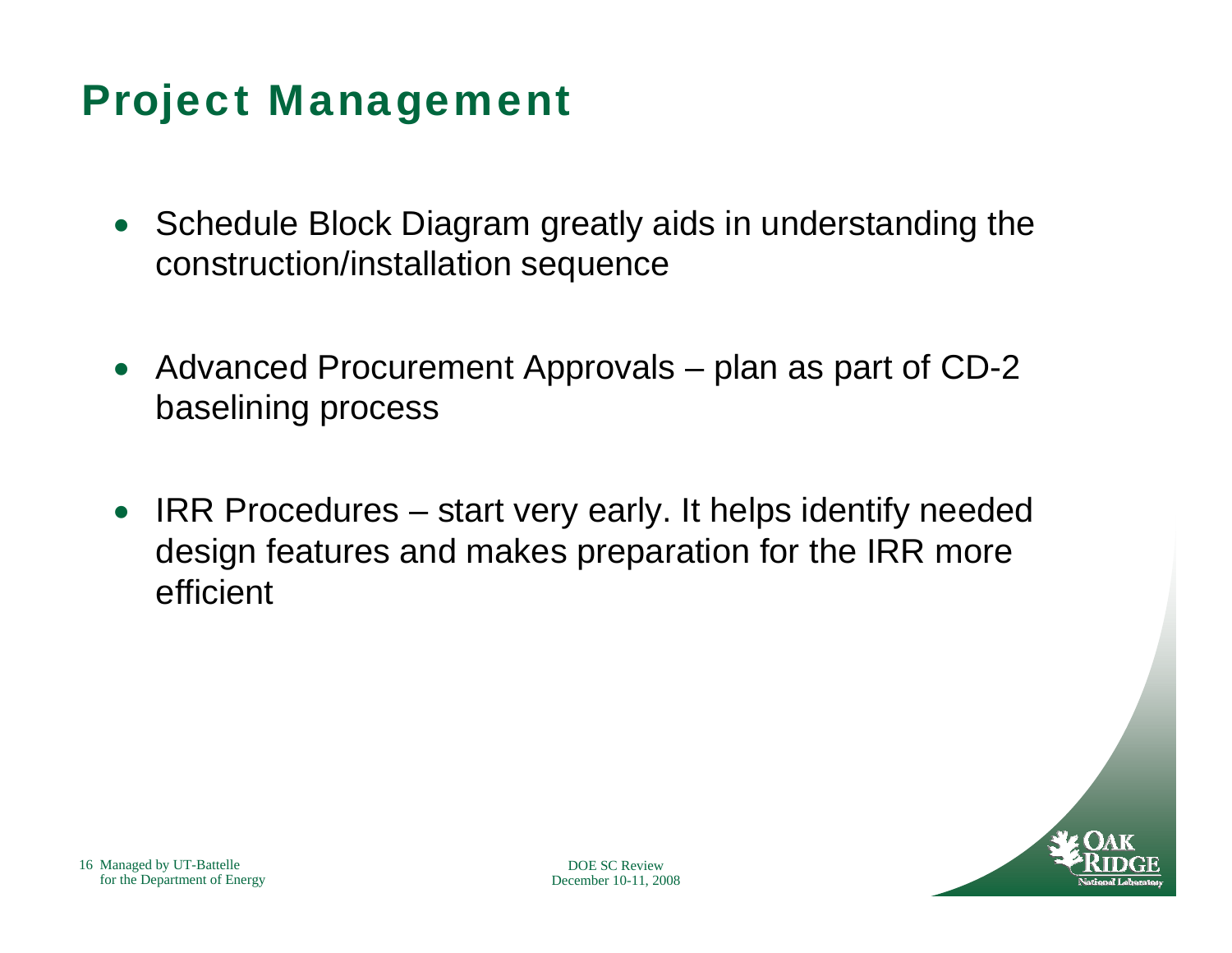#### Construction

- Tolerances understand what is important and what industry can do
- Construct Cave Equipment At Separate Location while cave is being built
- Get Installation Group and Survey and Alignment group involved in the design early

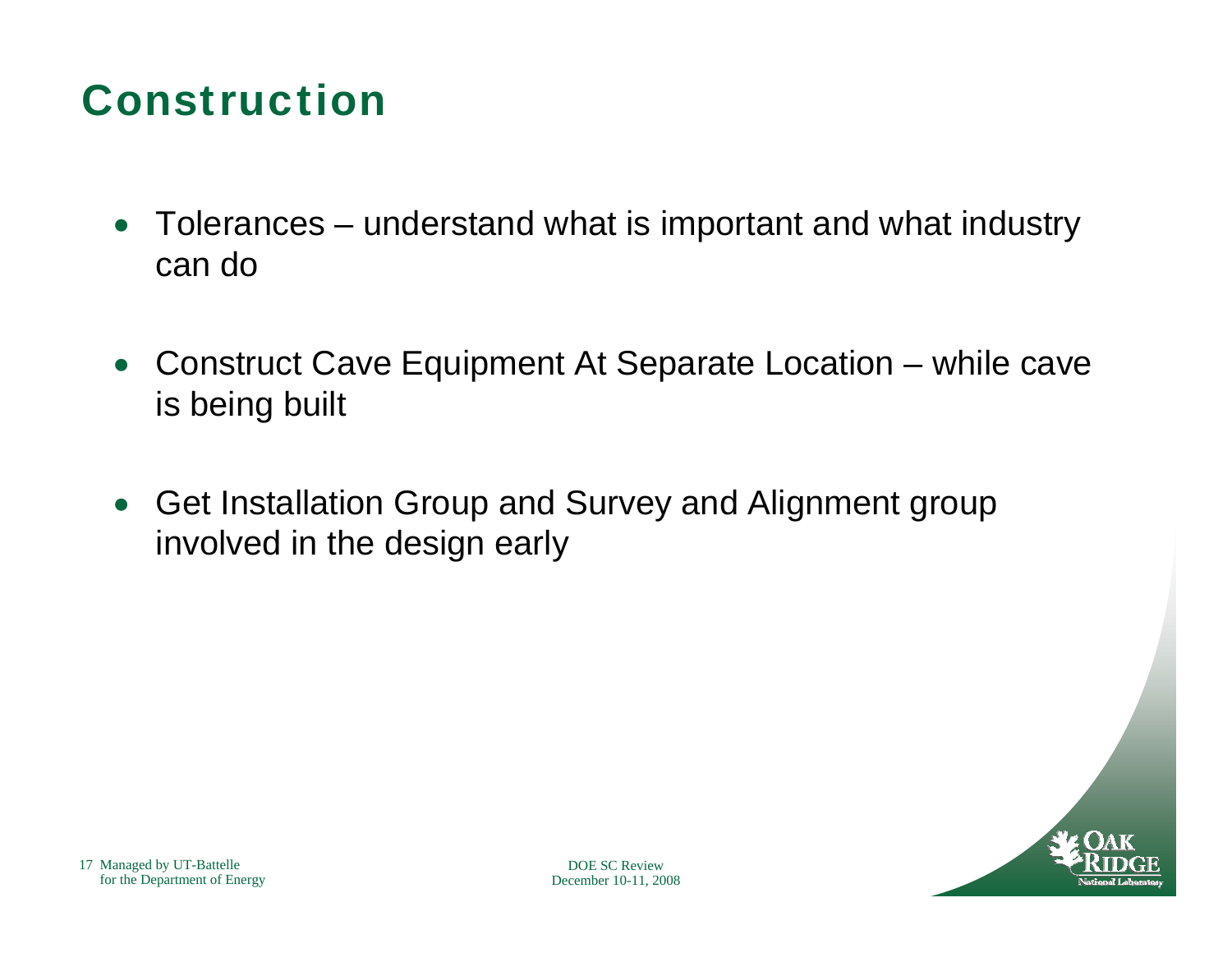#### Procurement

- Plan early and get procurement involved early
- Use the Advanced Procurement Plan form as a guide

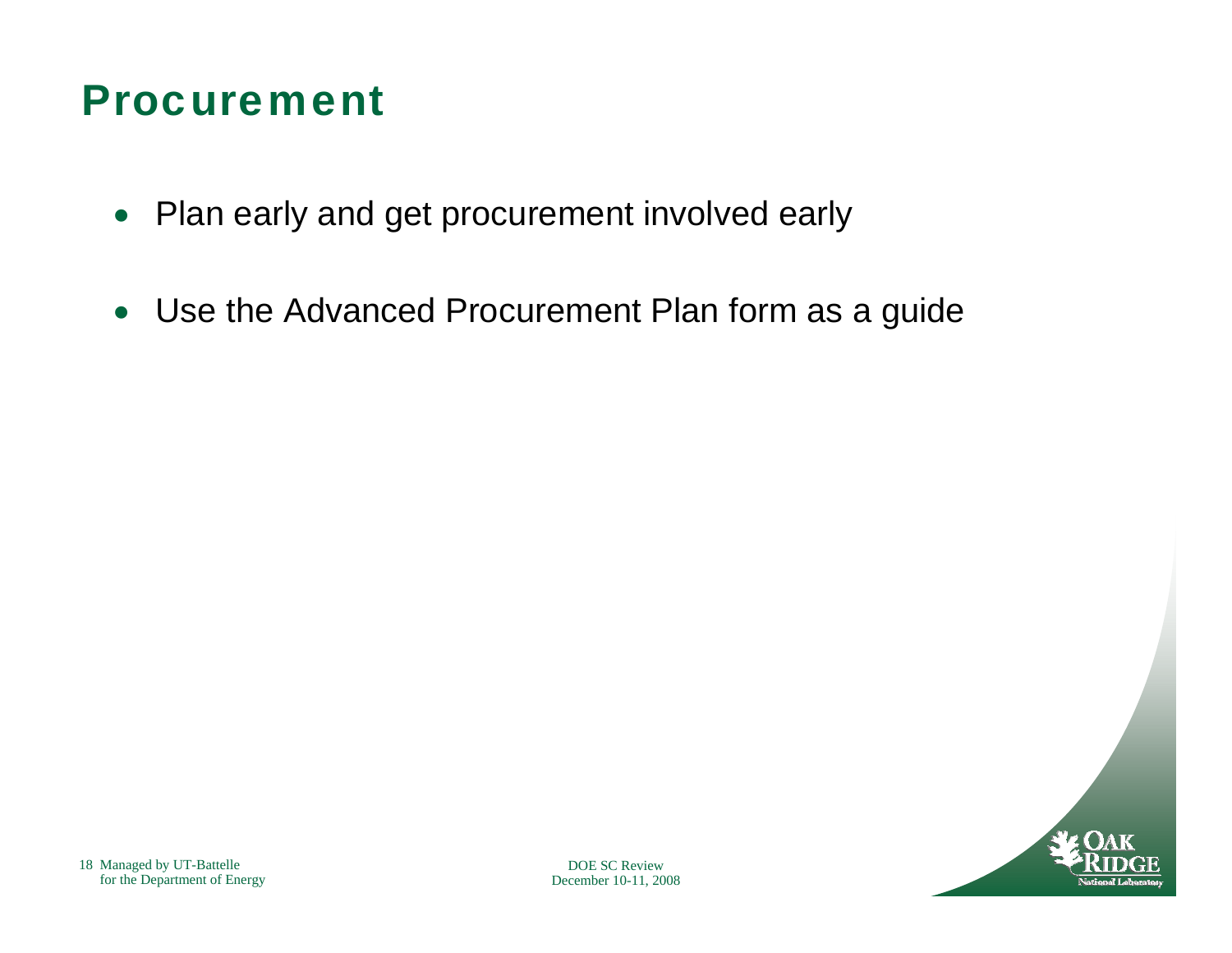# Design

- $\bullet$  Shielding –
	- $-$  Define and understand requirements well
	- $-$  Generate design early
	- $-$  Test stack shielding block cans
- $\bullet$ Integrate PPS and Non-safety cable pulls into one design package
- • Mechanical Interferences – have all designs go through lead engineer and generate "composite" drawing showing equipment locations
- •Get the appropriate subject matter experts involved early
- • Design equipment (hutches, mezzanines, etc) so that less DB work is needed to install and pull cable
- $\bullet$  Documentation – complete and file it as the design progresses (not at the end of the project)



19 Managed by UT-Battelle for the Department of Energy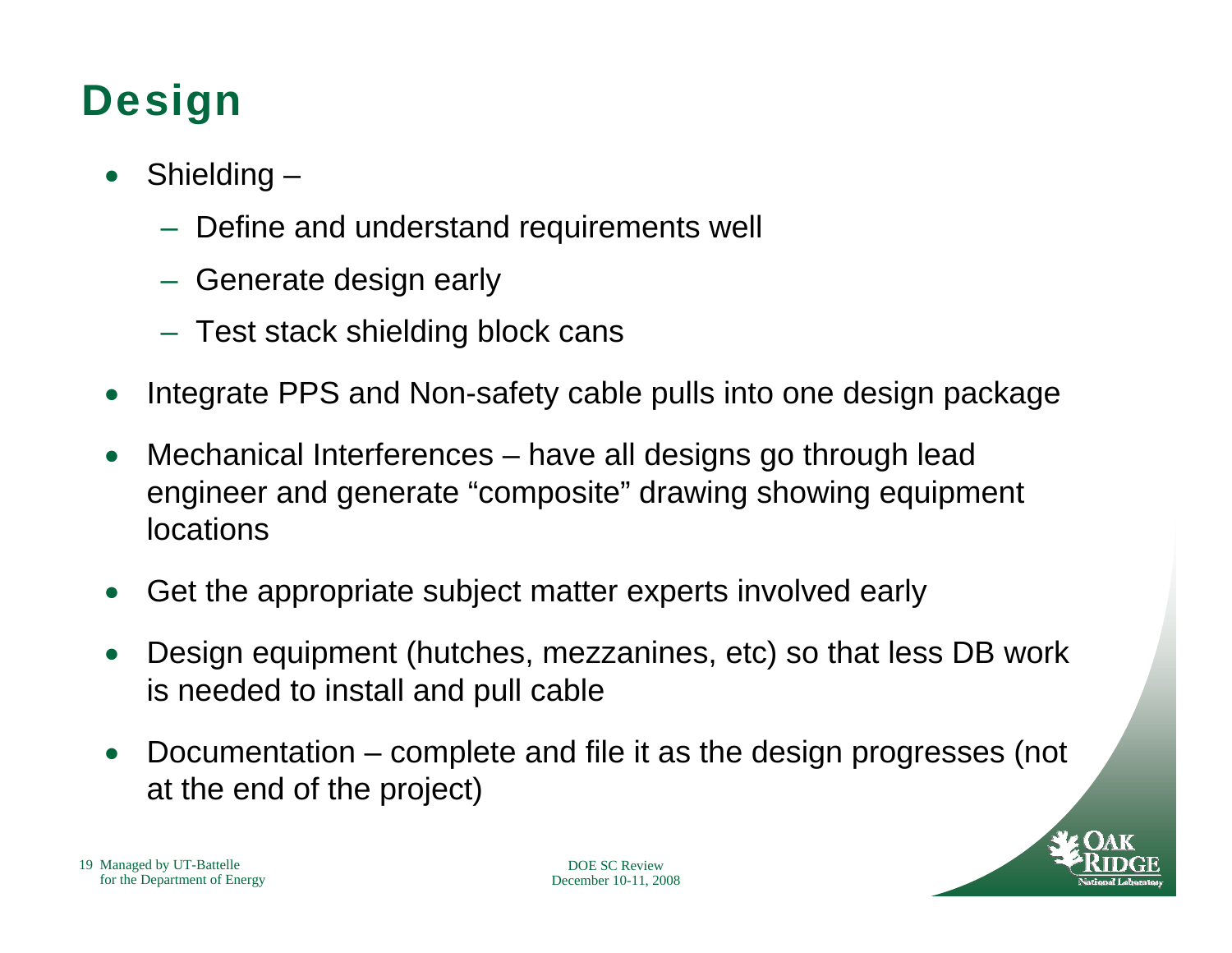#### Use Integrated Design Review (IDR) to Drive the Project Forward

- $\bullet$  IDR team should represent "stakeholders" – those having to live with the design
- $\bullet$ Instrument System Safety Committee (ISSC) should participate in IDR
- •IDR should be held early – prior to CD-3
- $\bullet$  Nearly all neutronics analysis and all major equipment should be in 3-D model for IDR
- $\bullet$ ISSC review of shielding design should occur prior to IDR
- •Review of Instrument Operation should be key element of IDR



20 Managed by UT-Battelle for the Department of Energy

DOE SC ReviewDecember 10-11, 2008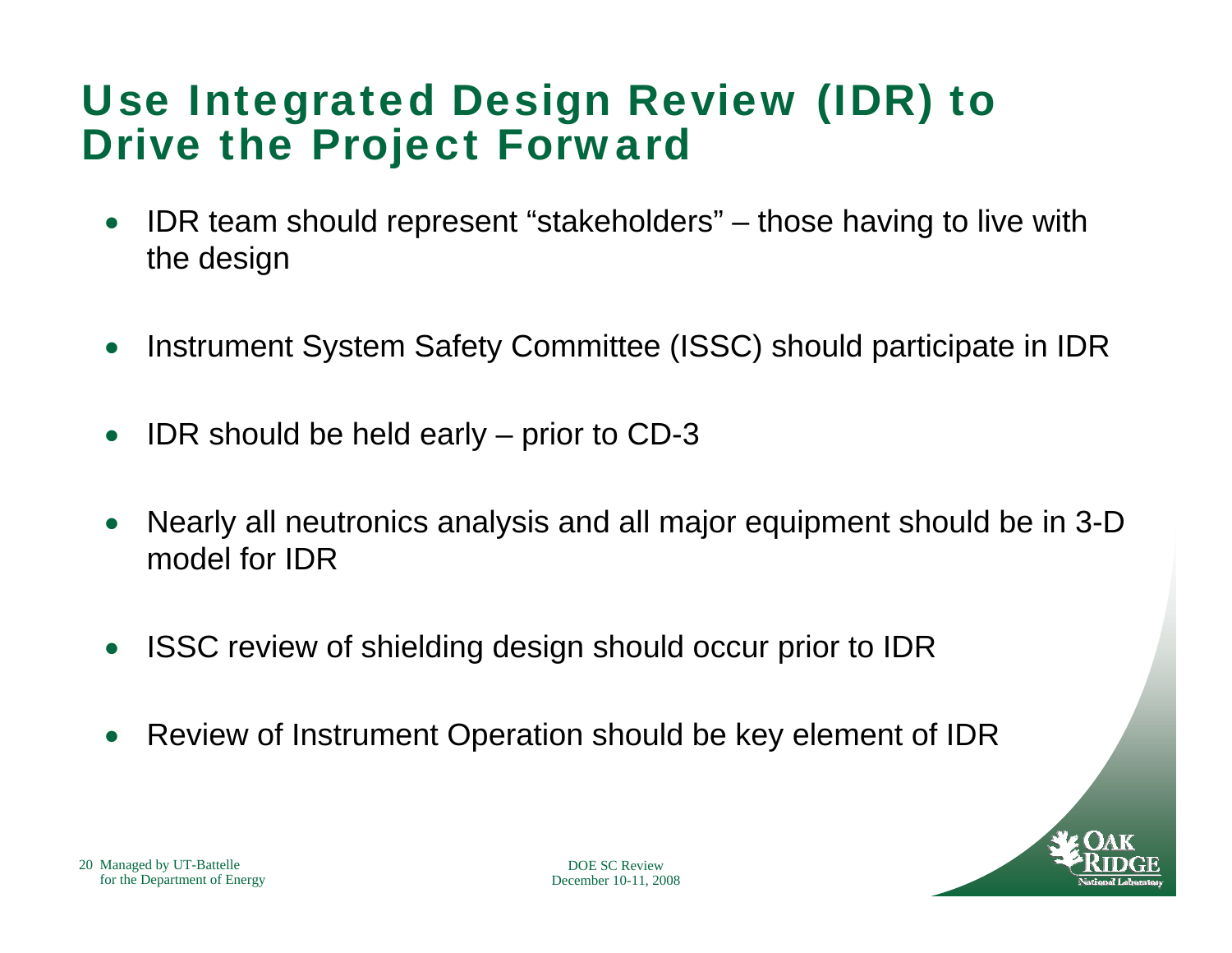### Improve Shielding Fabrication

- $\bullet$  Re-examine stacked shielding gap requirements and fabrication methods
- Have Survey and Alignment determine as built conditions and put data in 3-D model
- $\bullet$  Re-examine having vendor fabricate blocks and pour shielding so that stack test can be done at vendor site

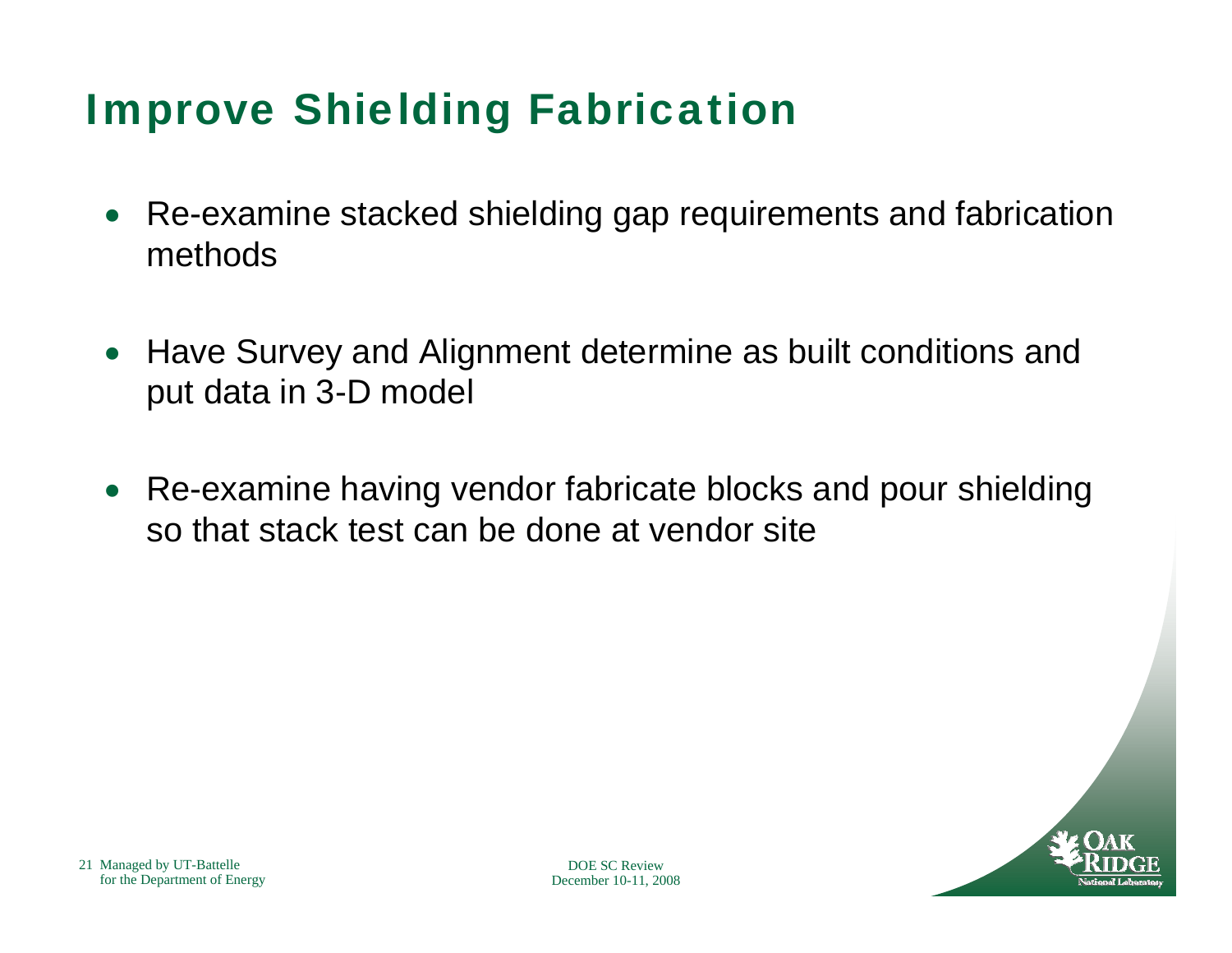## System Integration (Listed in Order they should be generated)

- $\bullet$ Process & Instrument Diagram
- •Design Criteria Document
- • Baseline Debut
	- $-$  Address Instrument Operation as well as performance
- $\bullet$ Neutronics Analysis Configuration Drawing
- •CD-4 Parameters Measurement Drawing
- $\bullet$ PPS Sweep Plan

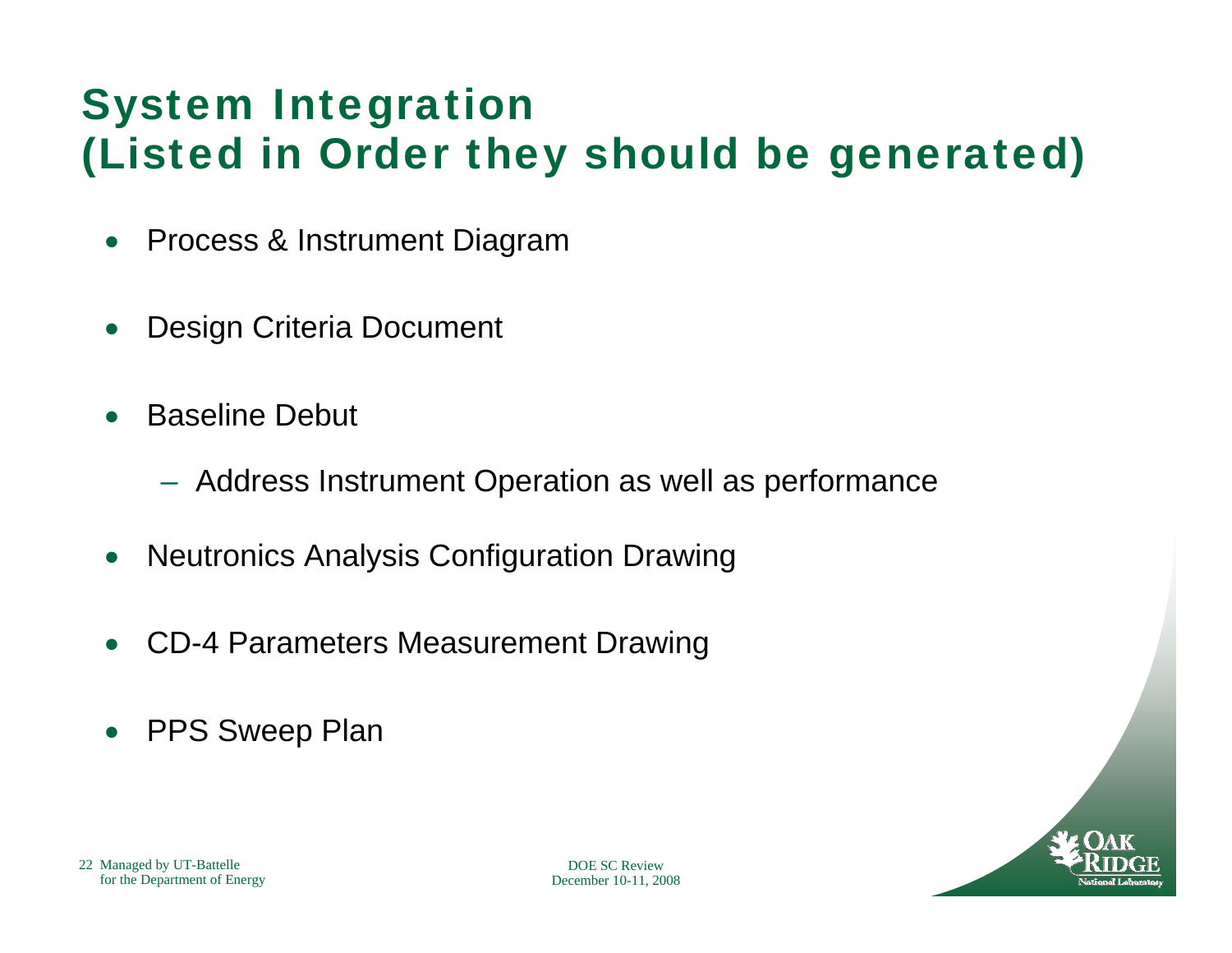## System Integration

- •Naming & Numbering – Use only one
- $\bullet$  3-D (Pro-Engineer) Model – show the following early
	- All items on the P&ID
	- Survey and Alignment data showing As-built conditions
	- Shielding (this requires neutronics calculations)
	- All major electrical panels, cable trays, and conduit
	- All major piping
	- Exclusion zones
	- Mezzanines, walkways, etc that determine instrument operation
- • Conduct workshops with applicable stakeholders (electrical, survey and alignment, sample environment, detectors, etc)
- •Conduct constructability review
- •Get ISSC involvement (and approval where possible) early

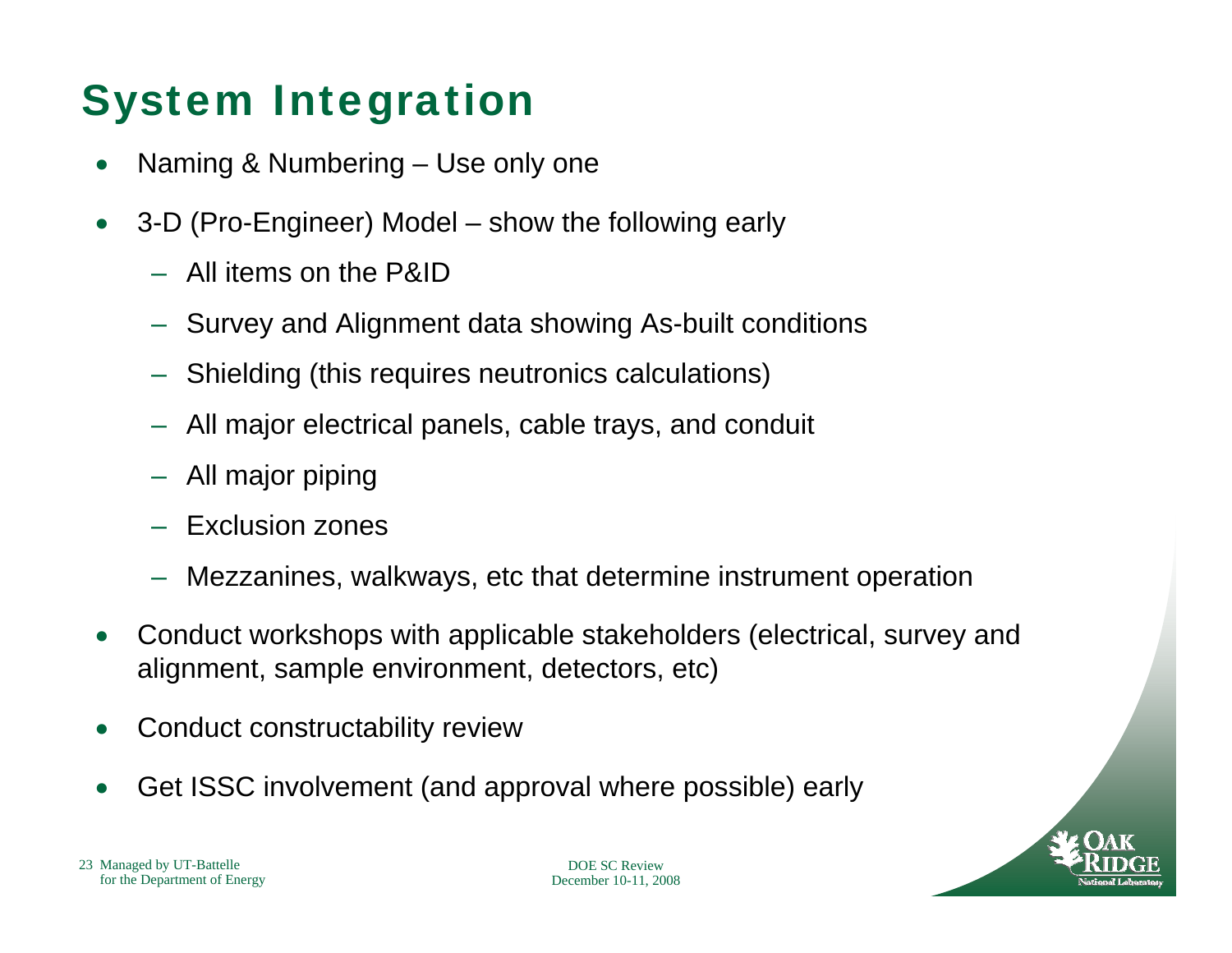#### System Integration – Integrated Design Review (IDR)

- • Use it to confirm (and if necessary, drive) that the integration has occurred
- •Address instrument operation
- • Review team should be stakeholders (those that have to live with the design)
- •Review team should include an ISSC member
- •Neutronics calculations should be completed and presented



24 Managed by UT-Battelle for the Department of Energy

DOE SC ReviewDecember 10-11, 2008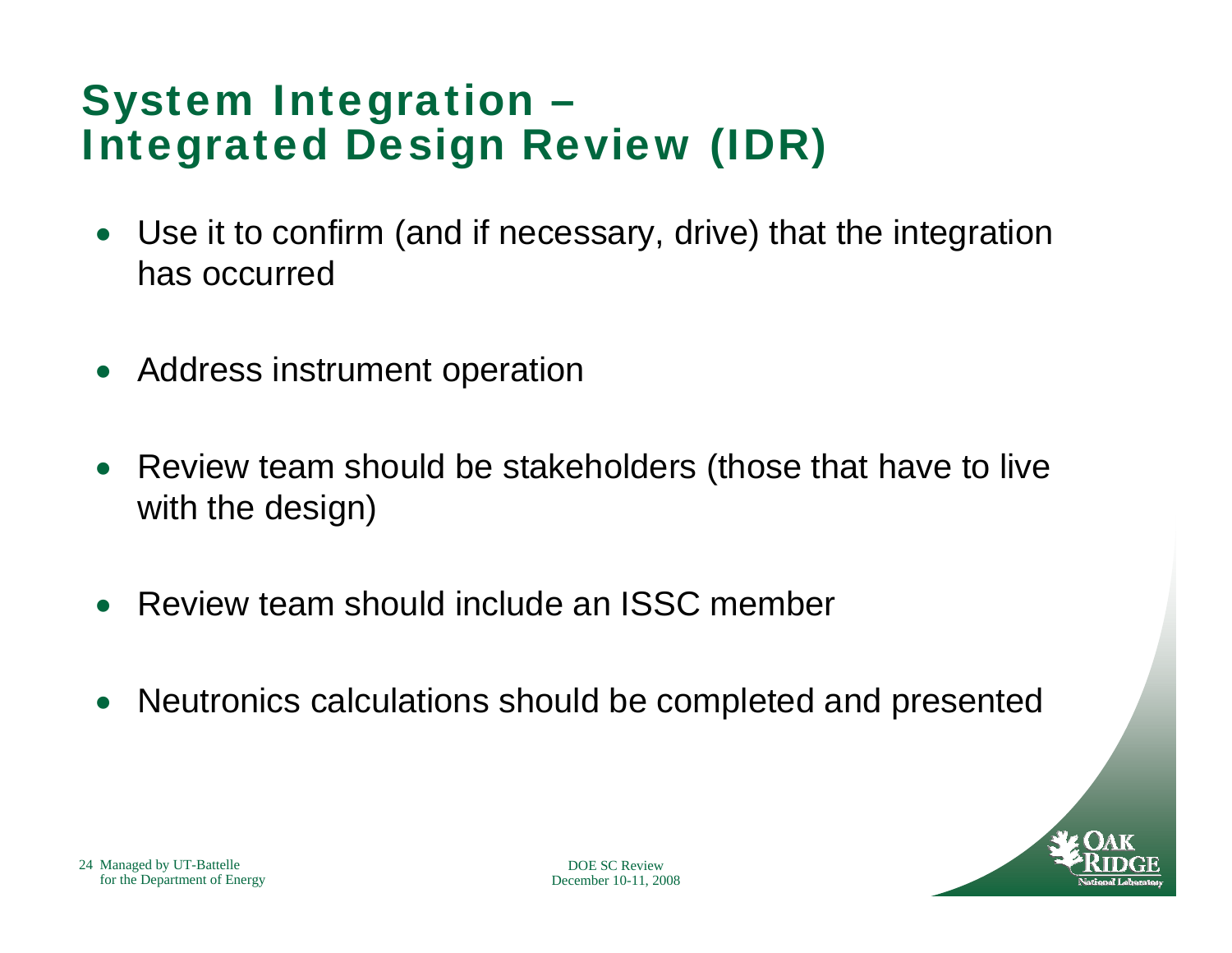

DOE SC ReviewDecember 10-11, 2008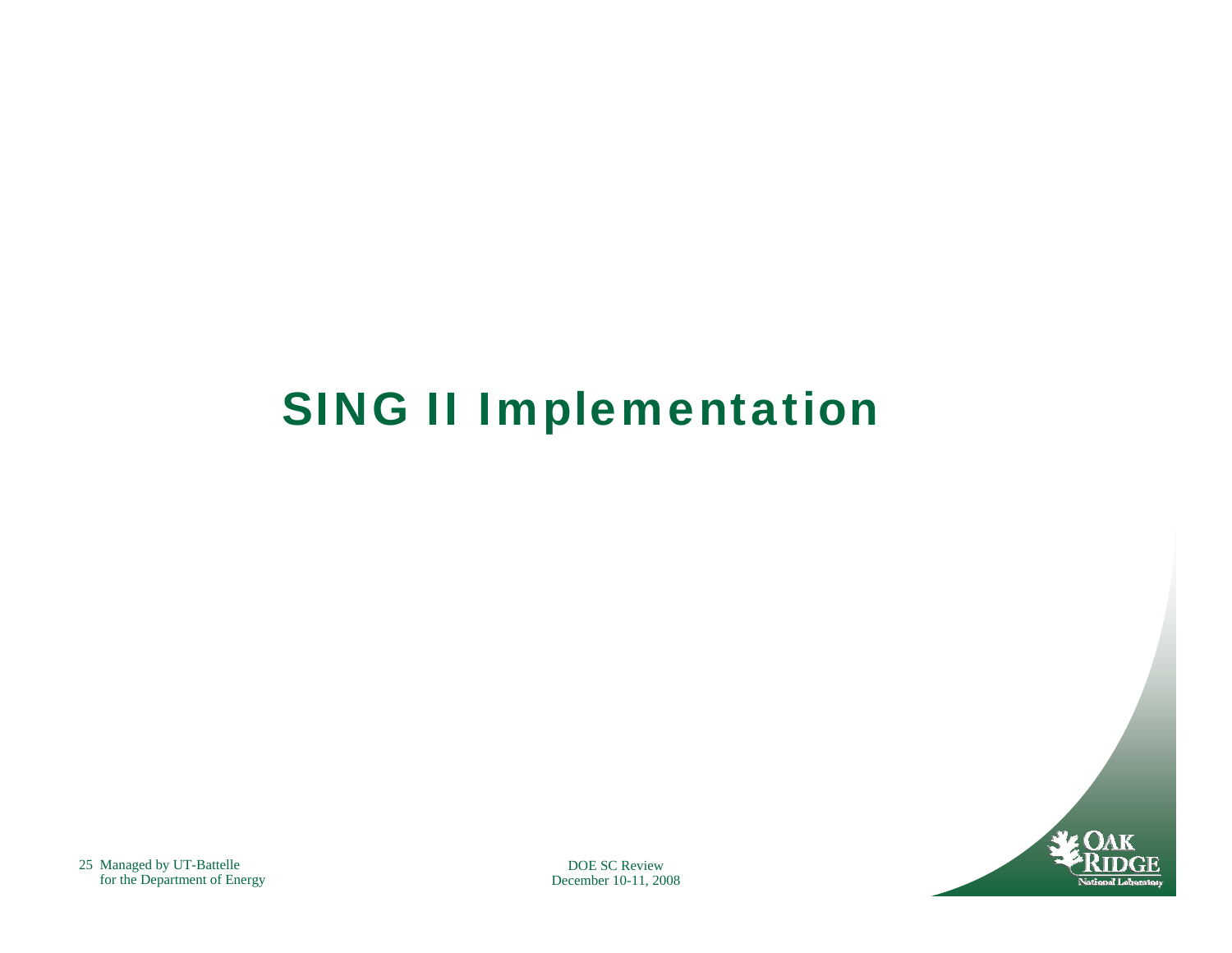- $\bullet$  Naming – A common equipment list/WBS dictionary has been generated and common names are used where applicable. Consistent naming is stressed daily
- $\bullet$ Schedule diagrams exist for VISION, MANDI, and CORELLI
- $\bullet$  P&ID's and DCD's exist for VISION, MANDI, and CORELLI – USANS P&ID is in progress
- $\bullet$  Baseline Debut has been used for VISION, MANDI, and CORELLI and will be used for USANS
- $\bullet$  Neutronics Analysis Configuration Drawings exist for VISION, MANDI, and CORELLI
- $\bullet$  CD-4 Parameters Drawing exists for VISION and MANDI
	- They have been used to conduct a workshop with Survey and Alignment to confirm that tolerances are reasonable and can be measured.
- $\bullet$  Survey and Alignment As-Built data is in the 3-D model for VISION, MANDI, and CORELLI

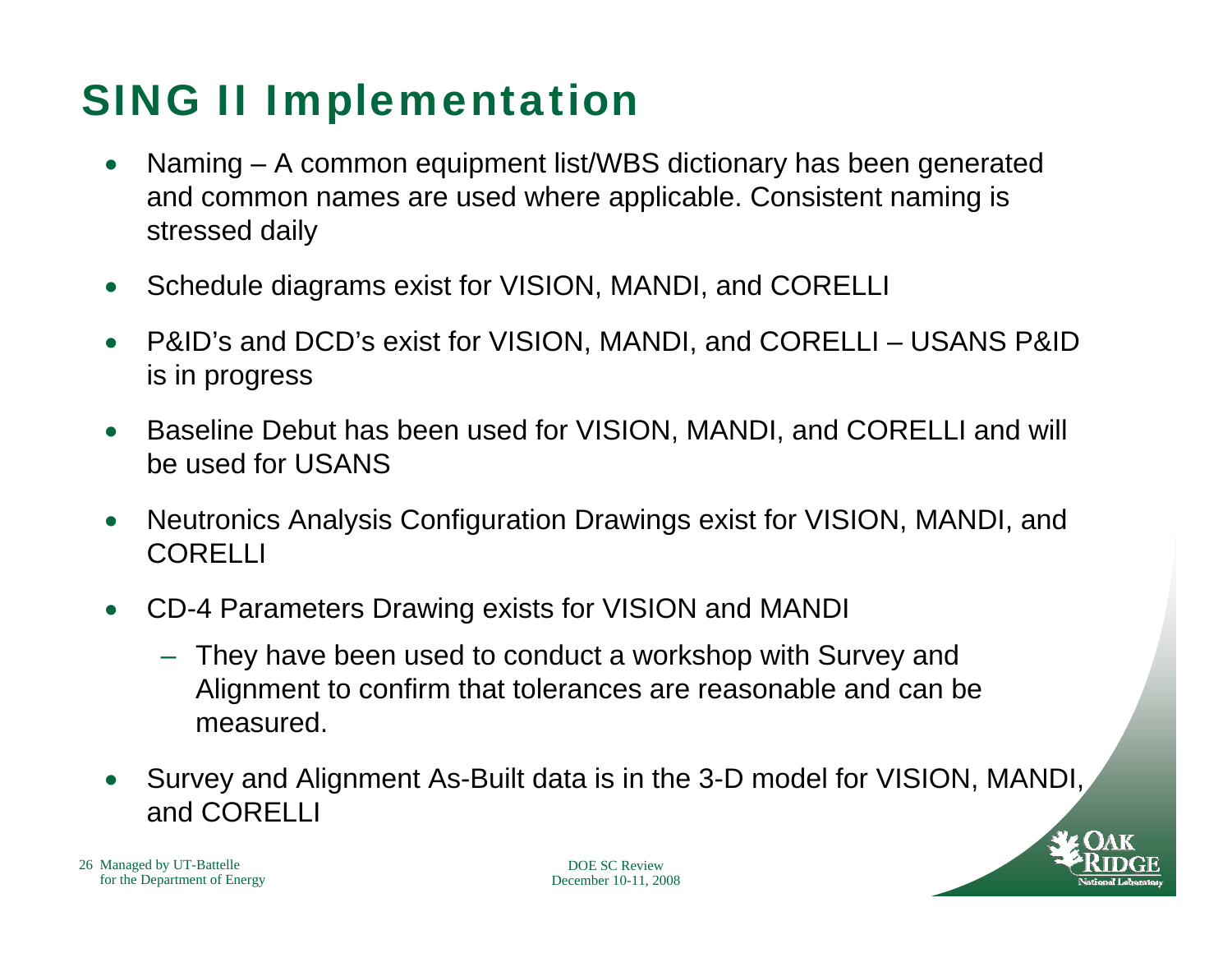- • Preliminary Design Review (PDR) for MANDI and CORELLI stressed instrument operation
- • IDR on VISION checked the System Integration well. Same method (and team where applicable) will be used on remaining instruments
- • Workshops with stakeholders and constructability reviews worked well on VISION and will be continued on remaining instruments
- • Appropriate early procurement planning has occurred on VISION and will be continued on remaining instruments
- VISION and NOMAD are working with Reuter-Stokes to fabricate detectors – which will ease the strain on SNS staff
- • VISION used a functional specification to have Swiss-Neutronics aid in the guide "system" design

27 Managed by UT-Battelle for the Department of Energy

DOE SC ReviewDecember 10-11, 2008

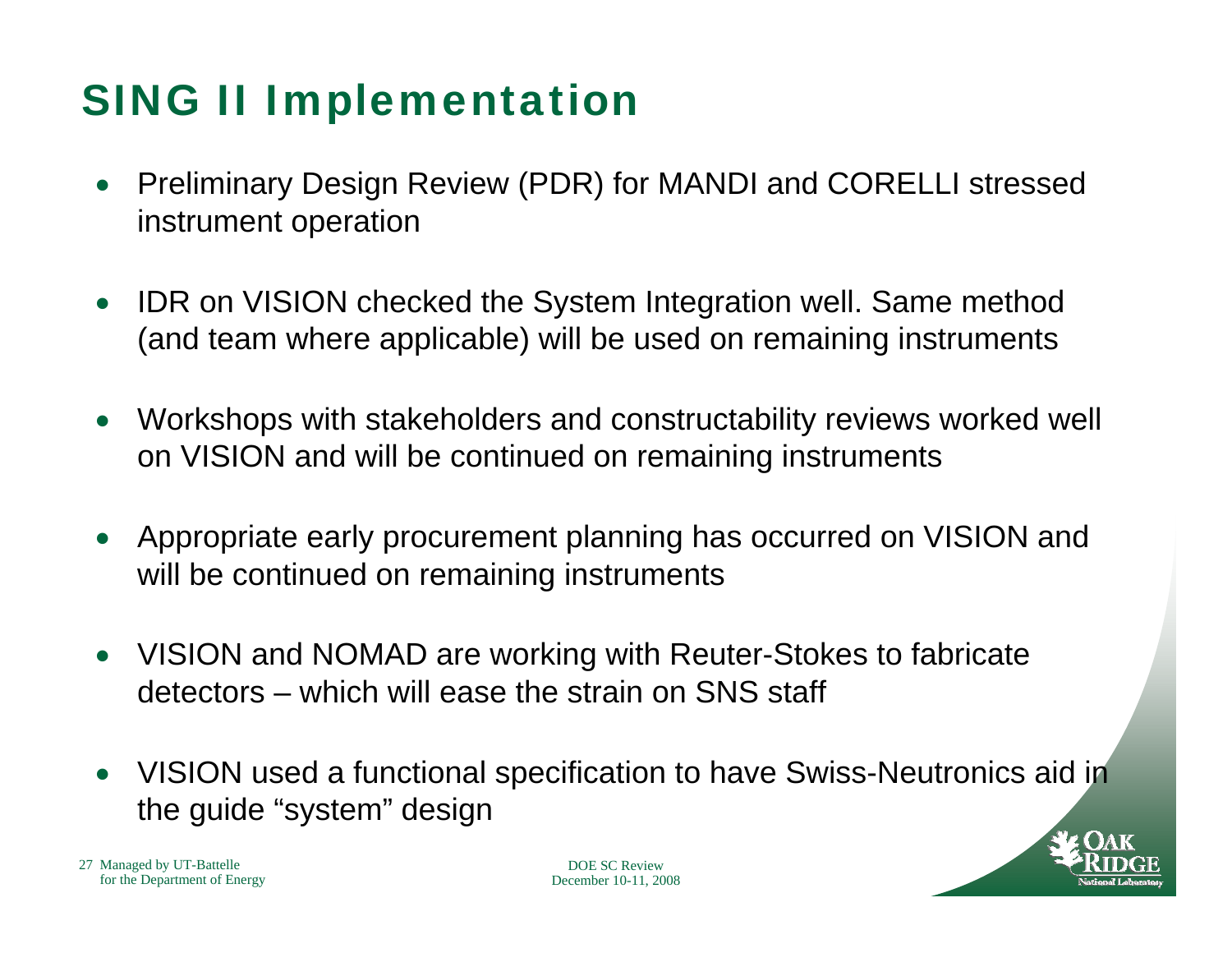- Schedules include a 3 month Integrated Systems Testing activity to allow for PPS, motion control and detector testing after construction
- • Integration of PPS and Non-safety electrical cable pulls will be pursued in Jan 09
- •Development of "composite" drawings will be pursued in Jan 09
- • Plans are in place to build VISION cave equipment at location away from Target Building – similar plans will be generated for remaining instruments